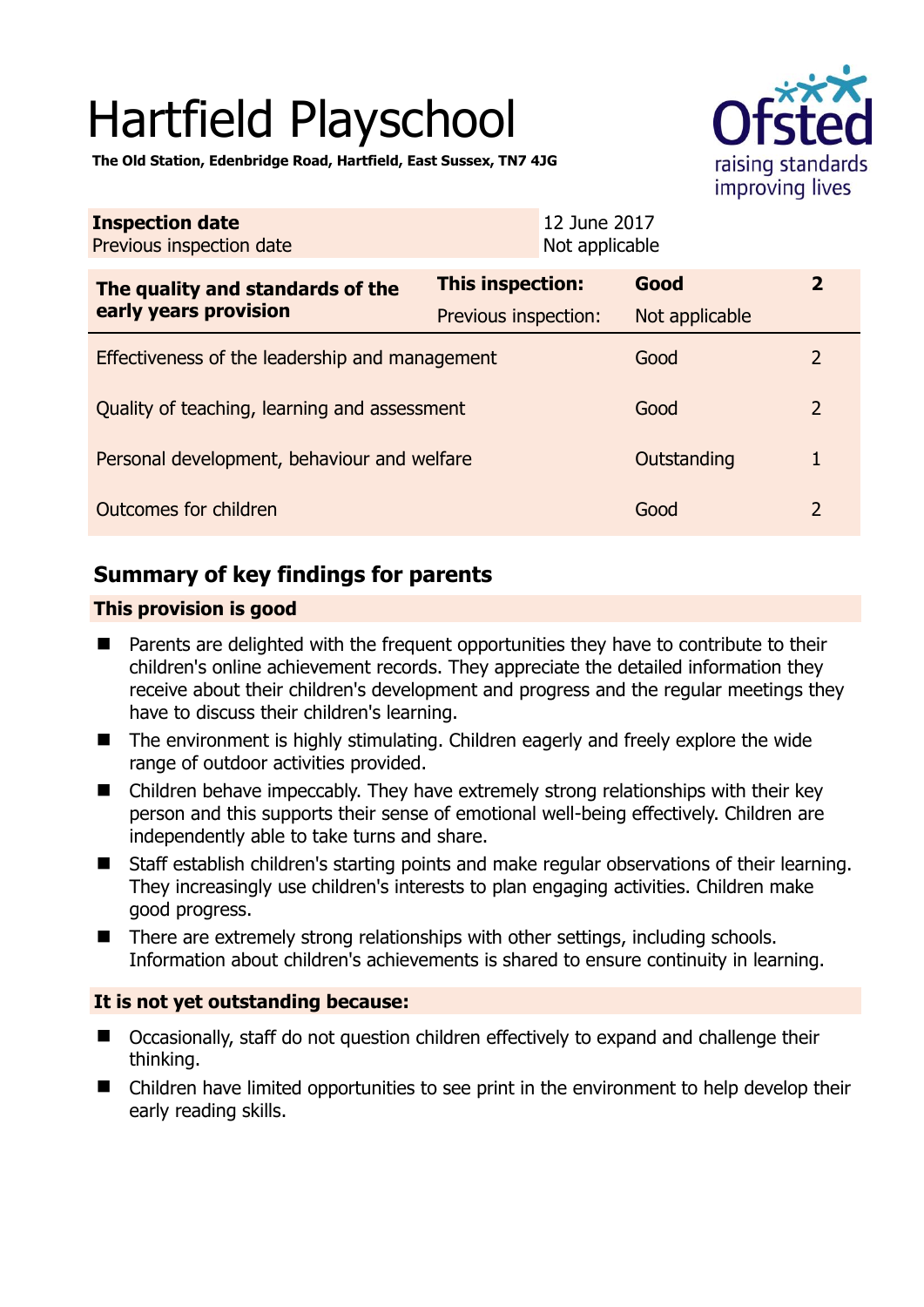# **What the setting needs to do to improve further**

#### **To further improve the quality of the early years provision the provider should:**

- $\blacksquare$  improve teaching skills and use more open-ended questions to help extend and challenge children's thinking
- $\blacksquare$  provide more opportunities for children to see, and begin to recognise, the printed word in the environment to help support their early reading skills.

#### **Inspection activities**

- The inspector spoke to parents and took account of their views.
- $\blacksquare$  The inspector checked the suitability of staff.
- The inspector discussed safeguarding procedures with the management team and other members of staff.
- The inspector held a meeting with the management team.
- The inspector carried out joint observations with the manager and discussed the learning that took place.

## **Inspector**

Jill Thewlis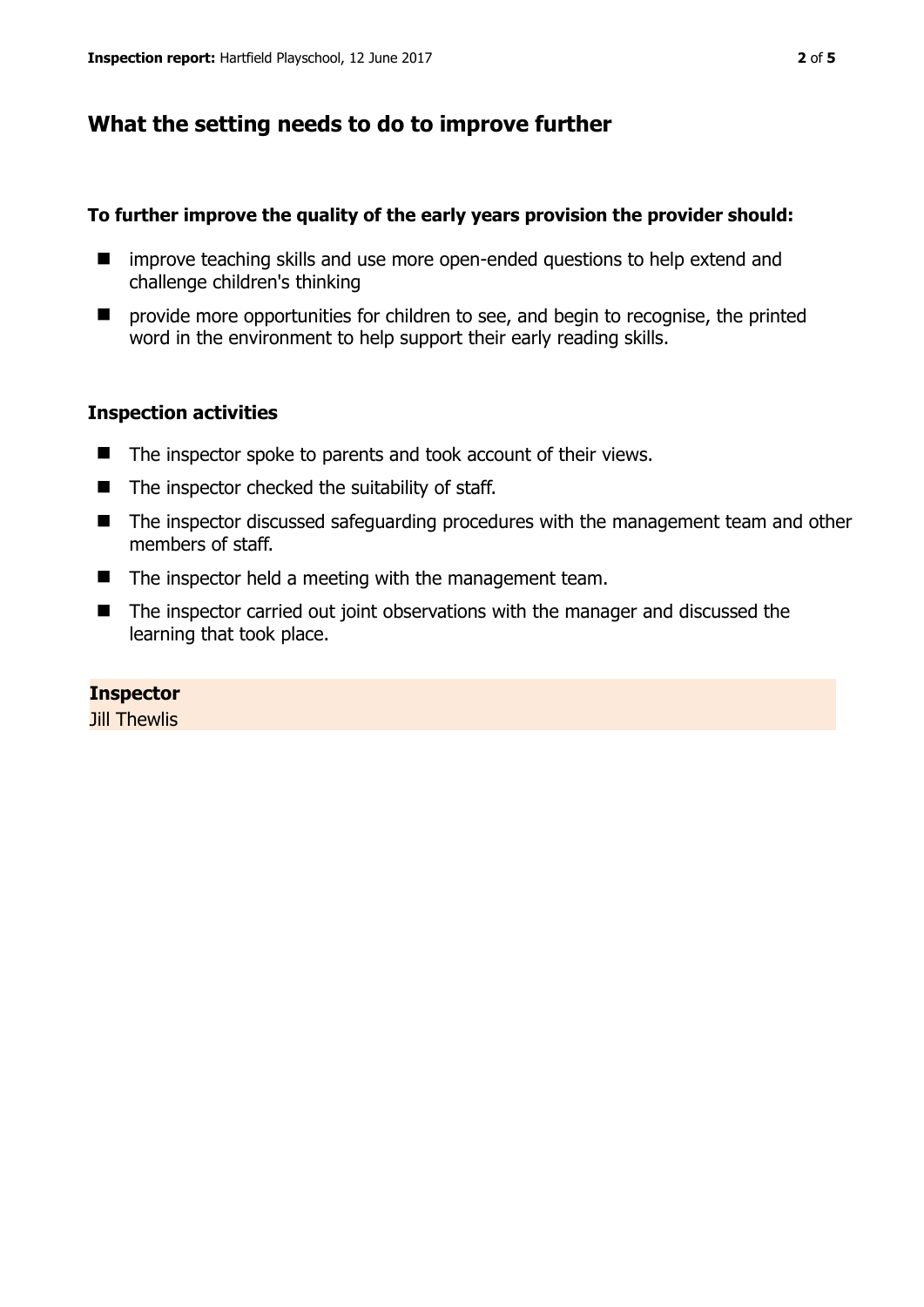# **Inspection findings**

#### **Effectiveness of the leadership and management is good**

Safeguarding is effective. All members of staff have a thorough knowledge of the procedures to follow to keep children safe from harm. Staff know whom to contact should they have a worry about a child's safety or well-being. Leaders support staff effectively. They hold regular meetings to discuss their practice, the progress of their key children and to identify training needs. Staff are actively encouraged to build on their skills to improve outcomes for children. Self-evaluation is accurate. The views of parents, staff and children are sought and improvements are made, such as the introduction of forest school activities and the purchase of a new mud kitchen. Children's progress is checked regularly and swift action is taken to close any gaps in learning.

#### **Quality of teaching, learning and assessment is good**

Children have a range of opportunities to learn about other cultures and the differences between the people of the world. They cook noodles and make dragons to celebrate Chinese New Year and create colourful pictures to celebrate the Holi festival. Children have good opportunities to develop their physical skills inside and outside. They delight in building dens and creating leaf prints with hammers as part of their forest school activities. Children dig for worms in the soil, comparing sizes and likening the largest to a 'daddy worm'. Children learn to communicate effectively. Staff speak to children clearly to encourage good pronunciation and help to improve their vocabulary, using words such as 'crunch' to describe the noise of breaking celery.

#### **Personal development, behaviour and welfare are outstanding**

Children are extremely eager to explore. The fascinating activities offered, especially outside, motivate children to learn. Children are curious, imaginative and very confidently lead their own learning. For example, a child found a container, went to pick the strawberries and then explained to the adult that she would wash them before they could be eaten at snack time. The outdoor environment is extensively resourced and provides children with wide-ranging opportunities to learn in the open air. Inside, everything is extremely clean and hygienic. Children have an excellent awareness of others, making decisions about what 'food' to make from sand for an adult's lunch.

#### **Outcomes for children are good**

Children learn the skills they need for going to school. Their early writing skills are developed effectively. Children write in the sand and carefully apply paint to create their own pictures. Children have a good understanding of different shapes, recognising octagons as well as the more usual circles or triangles. Children listen and join in with familiar stories and songs, recognising some rhyming words. Children are extremely independent and manage their own personal care very well.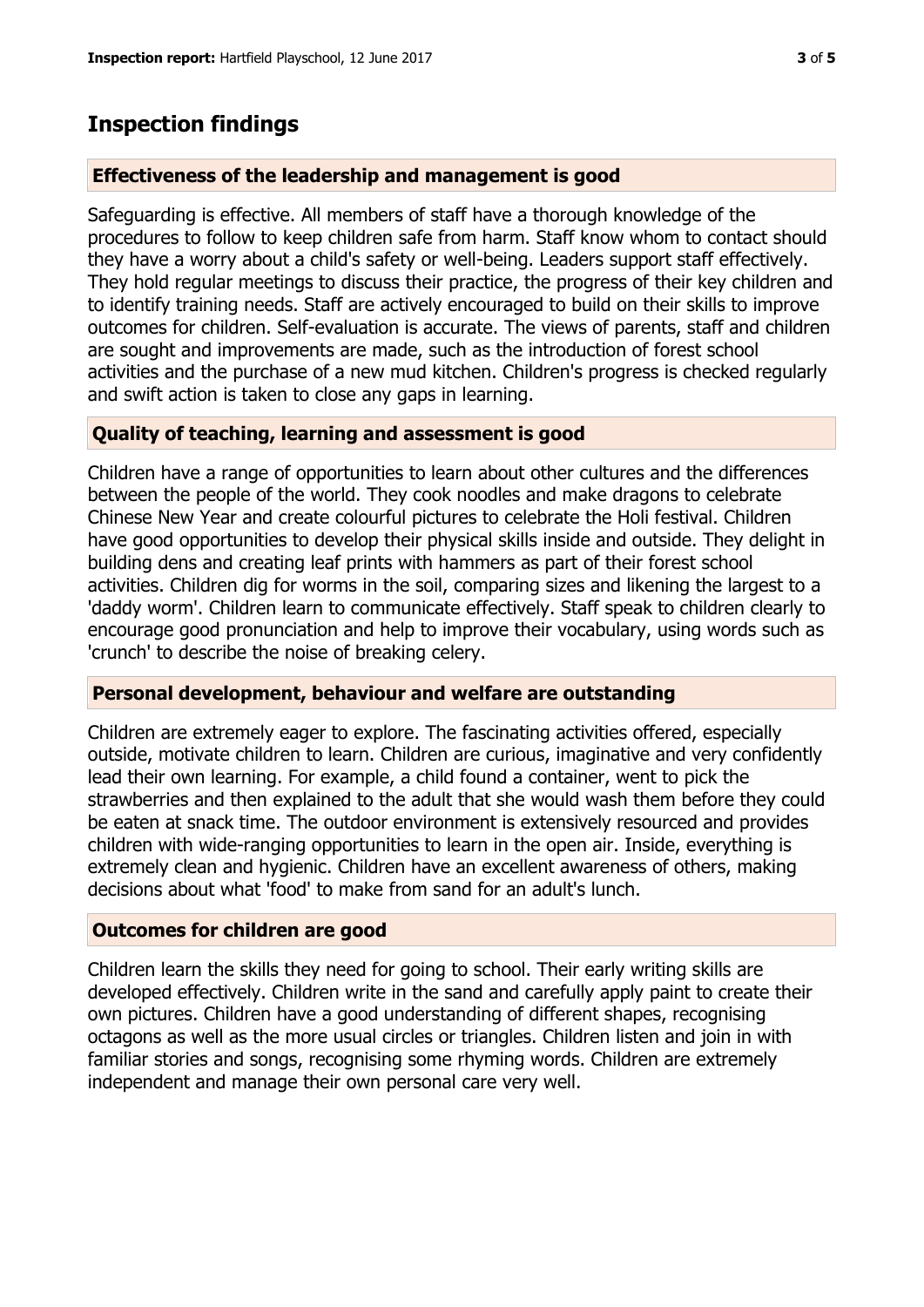# **Setting details**

| Unique reference number                             | EY487211                 |  |
|-----------------------------------------------------|--------------------------|--|
| <b>Local authority</b>                              | East Sussex              |  |
| <b>Inspection number</b>                            | 1009383                  |  |
| <b>Type of provision</b>                            | Full-time provision      |  |
| Day care type                                       | Childcare - Non-Domestic |  |
| <b>Registers</b>                                    | Early Years Register     |  |
| <b>Age range of children</b>                        | $2 - 4$                  |  |
| <b>Total number of places</b>                       | 24                       |  |
| Number of children on roll                          | 49                       |  |
| Name of registered person                           | Hartfield Playschool     |  |
| <b>Registered person unique</b><br>reference number | RP534434                 |  |
| Date of previous inspection                         | Not applicable           |  |
| <b>Telephone number</b>                             | 01892 770830             |  |

Hartfield Playschool re-registered in 2015 with a changed legal status. It is open from Monday to Friday term time only and offers different sessions. Sessions are from 9am to 11.30am, 12.30pm to 3pm or all day from 9am to 3pm. The setting receives funding for children aged two years. There are six members of staff working with the children.

This inspection was carried out by Ofsted under sections 49 and 50 of the Childcare Act 2006 on the quality and standards of provision that is registered on the Early Years Register. The registered person must ensure that this provision complies with the statutory framework for children's learning, development and care, known as the early years foundation stage.

Any complaints about the inspection or the report should be made following the procedures set out in the guidance 'Complaints procedure: raising concerns and making complaints about Ofsted', which is available from Ofsted's website: www.gov.uk/government/organisations/ofsted. If you would like Ofsted to send you a copy of the guidance, please telephone 0300 123 4234, or email enquiries@ofsted.gov.uk.